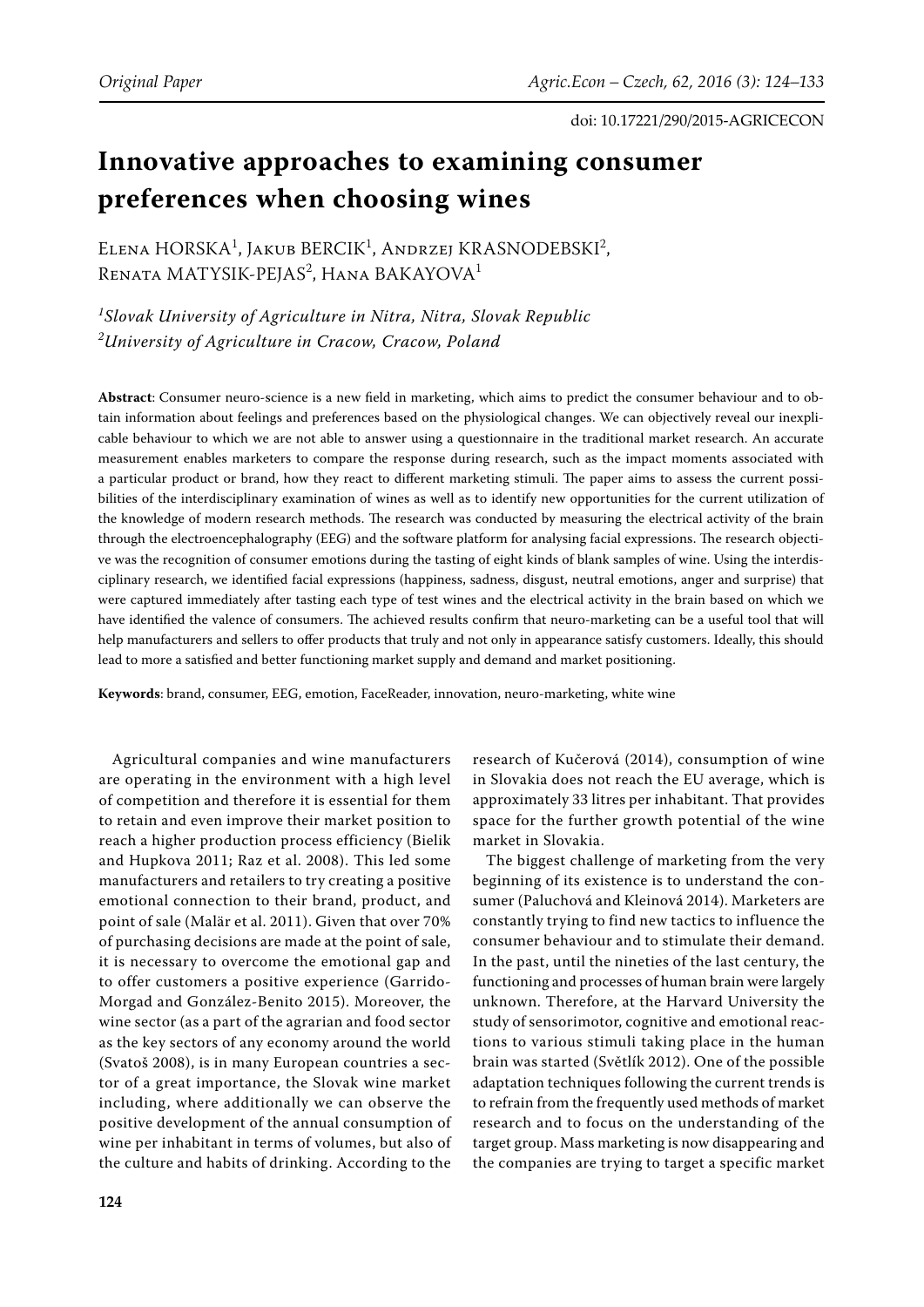segment. Innovative marketing methods, which help build new ways for marketing, are then applied on the target group (Frey 2011).

In the world full of emotions (Vysekalová et al. 2011), neuro-marketing deals with the functioning of human brain in the terms of neuroscience and applies the knowledge within marketing (Plessis 2011; Dooley 2012). Neuro-marketing techniques allow us to view what is happening in the human brain. Persons who are subject of the current research are presented with images, provided with information on problem solving, they are listening to sounds and so on and at the same time, their brain activity is measured using the brain scans (Warmbier 2008). Perceptual constructs are generally multidimensional, integrating multiple physical and cognitive dimensions to generate coherent behavioural preferences. In the sensory processing, the idea of the multidimensional integration has long been used to frame a range of questions about the cross-modal interactions in the physiological and behavioural responses (Stein et al. 1996; Wallace and Stein 1997; Armony and Dolan 2001; Laurienti et al. 2003). This same multidimensional perspective has also been developed for the olfactory and gustatory processing, where the detection, discrimination, and perceived intensity of stimuli are not only the functions of the primary physical properties (odours, flavours) but they are also modulated "cross-modally" by the visual input (Gottfried and Dolan 2003), auditory input, and current reward value (Gottfried et al. 2003).

It is expected that the understanding of the way how the human brain works and reacts can make marketing more effective. There is no doubt that wine marketing is an area where not only the economic but also the non-economic factors, such as emotions and hidden reactions of a customer, play a decisive role. Even in the current era when it seems that the economic indicators are of a great importance and affect both the business and consumer decisions (Bielik 2014), there are also hedonistic values that can affect choosing a bottle of wine for special occasions or demonstrating some specific, non-economic values, e.g. the environmental ones (Olsen et al. 2012). The affect that the consumers experience also cannot be adequately measured by the self-reported verbal indicators due its complexity (Zajonc 1980; Panksepp 1998; Davidson 2004). Therefore, the neuro-marketing methods are proposed to measure the hidden consumer reactions at the process of buying but also consuming certain products. They can also help with identifying proper retail solutions and specific in-store parameters (Nagyová et al. 2014), if appropriate.

#### **MATERIAL AND METHODS**

The main objective of this paper is to define and evaluate new opportunities of obtaining information from consumers, while utilizing the knowledge of modern research methods – testing the dry white wine Pinot Gris, through the neuro-imaging methods of measuring the brain activity EEG and the biometric measurement methods of the micro emotions software FaceReader.

The methods used for the evaluation and interpretation of results, statistical methods:

**–** *Method of analysis:* In neuro-marketing research, eight blank samples of dry white wines Pinot Gris of different brands were tested (sample 1 – Víno Nitra, 2 – Vindevie Rimavská Sobota, 3 – Peter Podola, Kopčany, 4 – Château Topoľčianky, 5 – Vinářství Zaječí, 6 – Vinitory Premium, Dvory nad Žitavou, 7 – Movino, Veľký Krtíš and 8 – Vinanza, Vráble). The research was conducted in the sensory laboratory at the Department of Storing and Processing of Plant Products, the Faculty of Biotechnology and Food Sciences of the Slovak University of Agriculture in Nitra. It was attended by 22 respondents (7 men and 15 women). They were professors and students from the Faculty of Economics and Management and the Faculty of Biotechnology and Food Sciences. The respondents put on their heads a portable electroencephalograph that senses the brain activity in the real time and sends the information to the control centre software. At the same time, a web camera was placed in front of the respondents, capturing the facial expressions of six basic emotions (happiness, sadness, anger, disgust, surprise, neutral emotions) that were recorded by the FaceReader software. Before tasting a sample of white wine, the respondents were provided with a form to indicate their sex and the intensity of flavours: sour, sweet, bitter, acerb, on the scale from 1 to 9, and the evaluation of the overall impression on the scale from 1 to 9. After tasting each sample, the respondents rinsed their mouth with clean water. The time course for each sample was about 2 minutes. None of the respondents knew the brand of the sample they tasted.

**–** *Synthesis method:* The method was used when forming conclusions based on the acquired knowledge.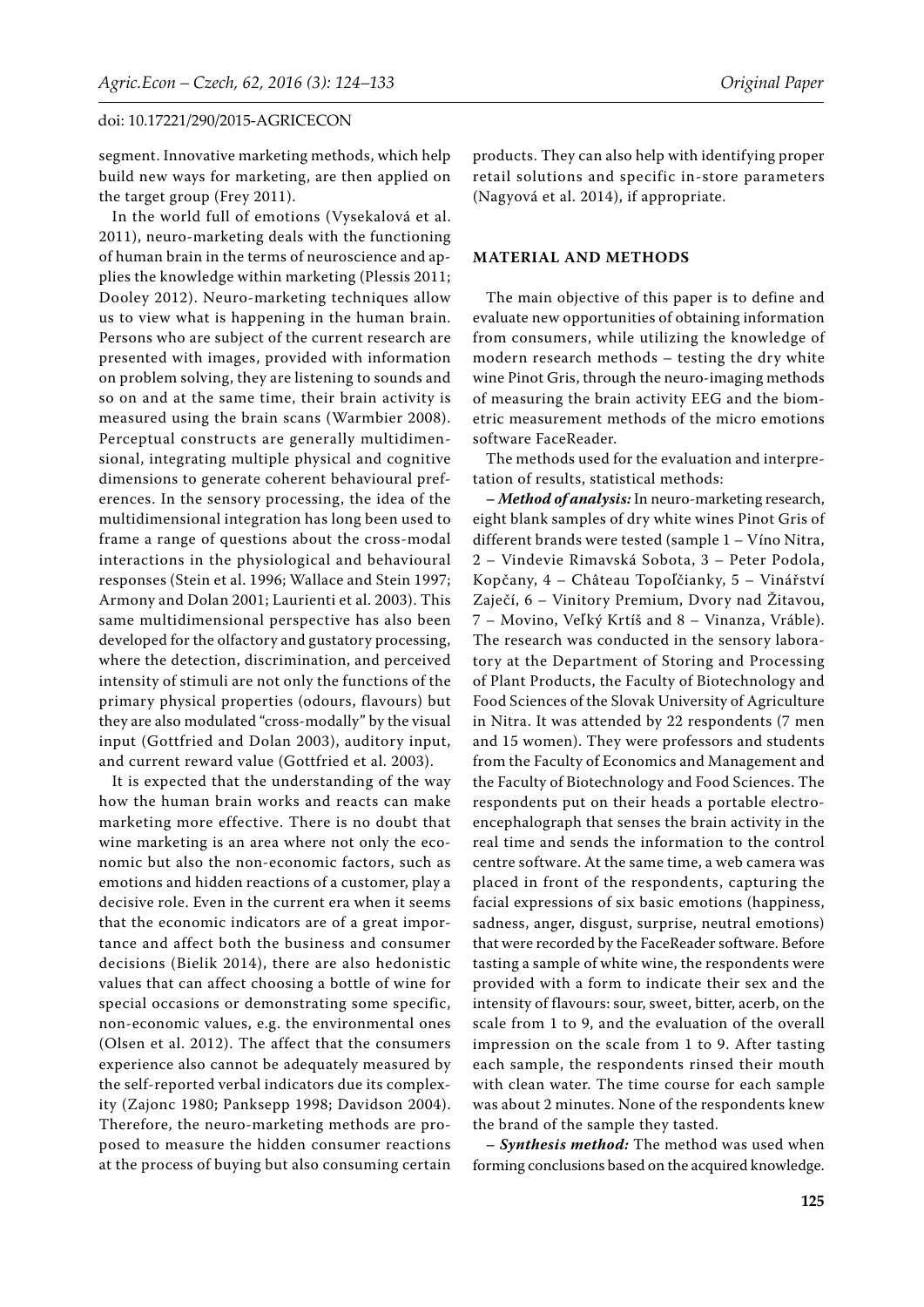**–** *Selected biometric methods of measuring micro emotions:* Using the FaceReader software, we evaluated the micro emotions (happiness, sadness, anger, disgust, surprise, neutral emotions) based on the uncontrolled facial expressions and mimic elements while drinking the wine samples. The recognition of emotions was performed in the real time by evaluating the visual records of the faces of respondents in the natural environment without any human intervention. The accurate measurement allowed us to compare the responses during the neuro-marketing research as the impact moments associated with the product.

**–** *Selected neuro-marketing methods of the EEG:* Using the electroencephalograph device, we recorded the neuronal activity in the upper layer of the cortex, which to a certain stimulus (drinking wine samples) produced a very small electric current, called the brain wave, joined with impulses. Electrodes which sense signals from the neurons were placed on the respondent's skull. The waves or disturbances are absorbed by small time intervals, up to 10 000 times per second. Within the measurement of the response to the stimuli communication, we recorded in particular the data of the brain activity in the field of emotions (engagement/boredom, immediate agitation/ irritation, frustration, meditation). From the moment of drinking a wine sample, the values obtained in emotions were recorded every five seconds.

## **–** *Selected mathematical – statistical methods:*

(1) For a graphical representation of the first part of the neuro-marketing research – sensory comparison of various white wines, we used the Kruskal-Wallis test. This test is used with selections which differ significantly from the normal distribution, i.e. depending on the detection of a quantitative and qualitative variable. It is used when a quantitative variable does not have a normal distribution. It is particularly sensitive in the case of different displacements of the individual distribution functions. The test statistic has the following form (Corder et al. 2009):

$$
Q_K = \frac{12}{N(N+1)} \sum_{i=1}^{r} \frac{T_i^2}{n_i} - 3(N+1)
$$

where  $Q_K$  represents the Kruskal-Wallis test, N is the compound selection of the range  $n_1 + ... + n_r$  and  $T_i$ is the sum of the sequence of values which belong to the *i*<sup>th</sup> selection (*i* = 1, ..., *r*). In this case,  $T_1$  + ...... *+ T<sub>r</sub>* =  $N(N + 1)/2$  has to be valid. The result of the Kruskal-Wallis test is a boxplot.

(2) For the graphical representation of the second part of the neuro-marketing research – recognition of facial expressions by FaceReader, we used descriptive statistics, where the task is to create an overview of the collected data.

*A. Solvency position:* To determine the value, near which the values of the variable in the examined group are placed and moving.

*Arithmetic mean:* It is calculated as the sum of all values divided by their number, as defined by Rimarčík (2007):

$$
\overline{x} = \frac{1}{N} \sum_{i=1}^{N} x_i
$$

where  $\bar{x}$  is the arithmetic mean,  $x_i$  is the value of x in the  $i^{th}$  unit and  $N$  is the file range.

*B. Variability rate:* Variability characterizes the way variable values in the file resemble or differ.

*Standard deviation:* It is defined as the positive square root of the variance. It shows how the average in the given set of values deviates from the arithmetic mean character, as defined by Rimarčík (2007):

$$
\sigma = \sqrt{\frac{1}{N} \sum_{i=1}^{N} (x_i - \overline{x})^2}
$$

where  $\sigma$  is the standard deviation,  $\bar{x}$  is the arithmetic mean,  $x_i$  is the value of  $x$  in the  $i^{th}$  unit and  $N$  is the file range

*Avg + std* – means the mean + standard deviation, in the graph, it is for illustration only, to see how they deviate from the average values, as it is based on the average values;

 $Avg - std$  – means the mean – standard deviation, it is not often seen in the graph because it has a value of 0 and shows how the values deflected from the average value in the opposite direction, they are in the graph for illustration only;

*Max* – maximum represents the highest value; *Min* – minimum represents the lowest value.

## **RESULTS AND DISCUSION**

Taste stimulation is one of the senses that triggers the mirror neurons the easiest. Mirror neurons show a certain empathy that people feel towards other people and are able to imagine how they feel. Thanks to the mirror neurons, consumers can buy things they see other people buy by an unconscious imitation. If the customers see a tasty product that they have tasted before and they like it, it stimulates their desire for such a product, and most importantly, it stimulates them to an actual purchase. It is therefore necessary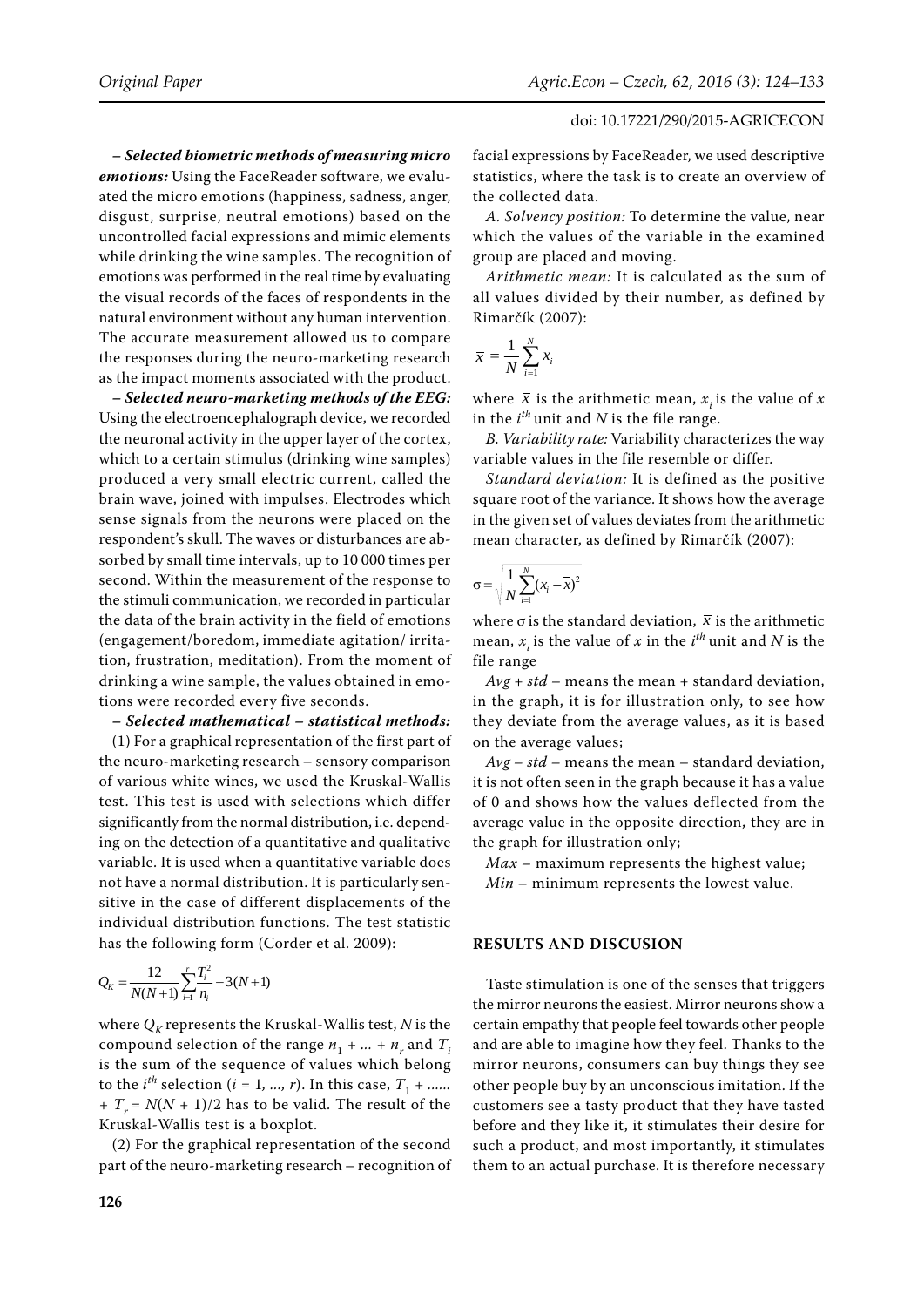to consider the taste as a sensory element of marketing, because the positive emotions influenced by the taste create long-term customer associations in the memory, which stimulate them to buy a certain product. Because of the fact that the sale of wine is a food segment, which is subject to certain specific criteria of the consumer choice, we decided to carry out a laboratory research on the consumer recognition of emotions during tasting of eight wines, as Mitchell and Greatorex (1988) found out that the taste of the wine is the major risk that concerns consumers most. Thompson and Vourvachis (1995) also came to the conclusion that taste was the most highly correlated attribute related to the wine choice, as they expected beforehand, as it is frequently the key attitudinal factor in the studies of the wine choice. The basic sensory wine characteristics include the appearance of wine, its smell and taste. The comprehensive picture of the evaluated sample is further characterized by other descriptors of each of these properties. In our case, the overall impression was evaluated by taste, as it is a crucial sense of making the final judgment of the wine evaluation. Taste sensation is caused by the irritation of taste receptors by the compounds dissolved in the saliva. We get the optimum sensation when assessing the taste of wine if the wine comes into contact with all the parts of the mouth. A tongue as a tactile organ assesses the fullness and the wine viscosity. Taste receptors on the surface of the tongue recognize the basic flavours (sour, sweet, bitter, acerb) and their mutual combinations.



Figure 1. Boxplot of the evaluation of wine

Source: own processing

The flavour intensity was evaluated on a weak, moderate and strong level. By tasting, we can evaluate the age and health of wine and at the same time its consistency and the presence of the most important components. Taste sensations of the respondent persist even after swallowing the wine. The chewing motion highlights these feelings. Based on the taste, the respondents rated the overall impression of each brand of the Pinot Gris white wine on a scale from 1 to 9.

Following the boxplot (Figure 1), we can see that 50% of the respondents identified the overall rating of B2 wine Vindevie by less than 6 (or range of either 4 or 3), and 50% identified it by more than 6 (the range 7 or 8, and in some cases even 9). On the other hand, 25% of the research participants rated this wine at a lower scale than 5, whereas 75 % at less than 8. The highest value given to the wine B2 was 9, the lowest one 3.

In the case of the sensory evaluation of the overall impression of the particular tested wines of the sample B4 Château Topoľčianky, based on the boxplot, we can see that 50% of the respondents rated the wine on a scale higher than 4 and 50% of the research participants on a scale lower than 4. Also, based on the first quartile boundaries, it can be seen that 25% of the respondents rated the wine even at a lower scale than 3. By contrast, based on quartile 3, we see that 75% of the total number of respondents evaluated the sample B4 on a scale lower than 5. The highest value that was assigned to this wine is 6 and the lowest is 1. Similarly, the respondents evaluated also the wine samples B6 Vinitory Premium, B7 Movino and B8 Vinanza, but they differ in the individual maximum values assigned to them. Samples B3 Peter Podola and B5 Vinářství Zaječí are specific, because we measured the extreme levels that eventually affected the mean value. Finally, the best overall evaluation among all samples was given to the sample B2 Vindevie, but at the same tim,e it was evaluated most differently by the respondents. On the other hand, the most consistently evaluated sample was the sample B3 Peter Podola.

Then we recognized the micro expressions, immediately after tasting each type of the test wines, similarly as in the 2004 preferences of the Coca-Cola versus Pepsi were tested (McClure et al. 2004) but with using a different neuro-marketing method.

From the measured values in the individual samples of wine tasting, we created the average for the entire test sample in order to identify the presence of different types of emotions when testing the blank wine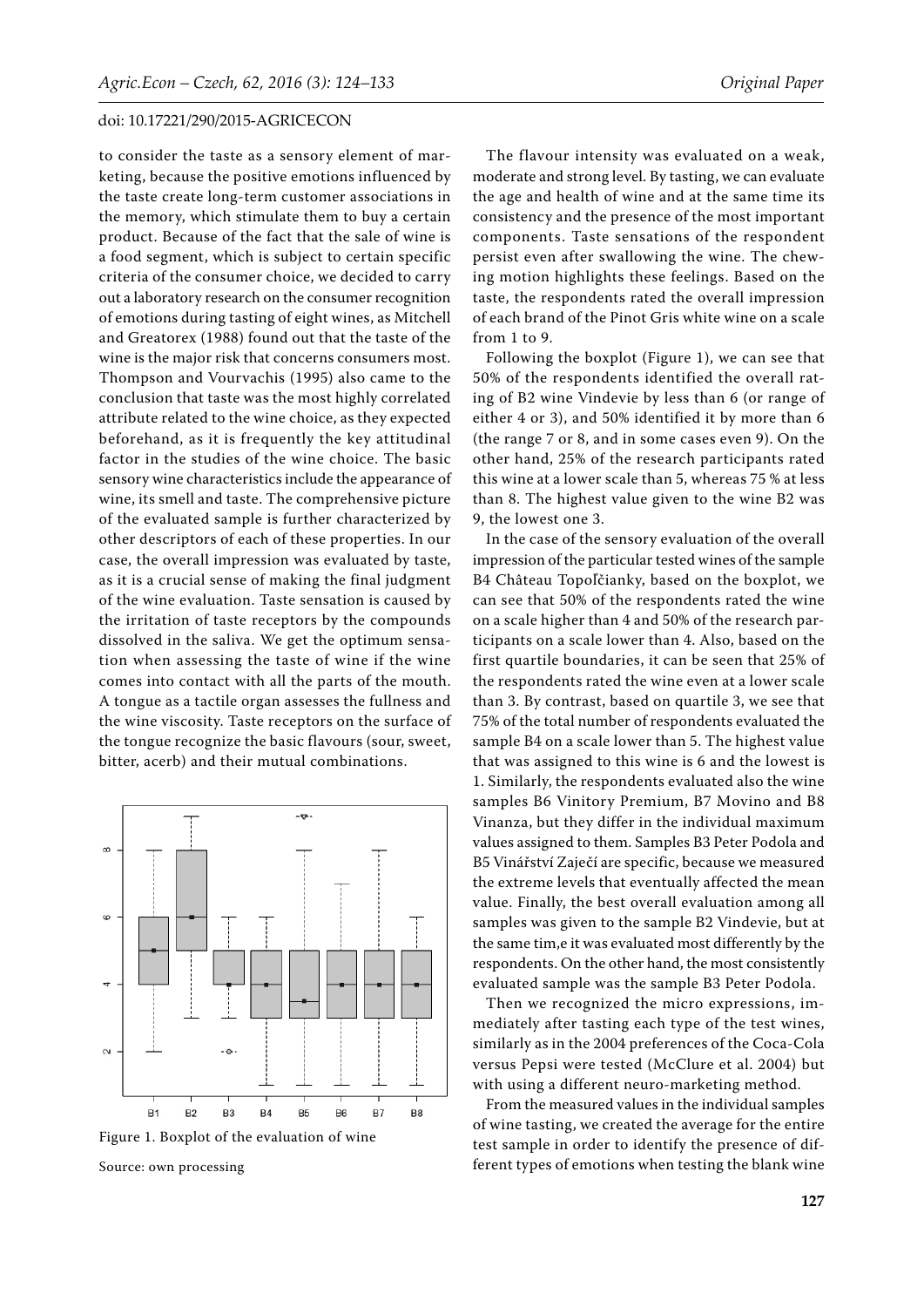

Figure 2. Emotion – Happiness

Source: own processing

samples, as when positive and negative emotions were recognized when testing juices (Danner et al. 2014) by using the same technique (FaceReader). To illustrate how the values deflected, we also indicate the standard deviation. The standard deviation cannot be negative – if it is not visible in the graph, it means that it has a 0 value.

The positive emotion – happiness (Figure 2) – is reaching the highest values for the wines Vinanza, representing 14.68% and Vindevie, representing 12.92%. In the case of both wines, also the maximum values (max) were recorded, which in the case of Vindevie represents 55.9% and in the case of Vinanza represents



Figure 4. Emotion – Anger

Source: own processing



Figure 3. Emotion – Sadness

#### Source: own processing

62.7%. The lowest mean of positive emotion (happiness) was recorded with the Château Topoľčianky, representing 8.46%. At the same time, the lowest maximum value (max) was also recorded with the Château Topoľčianky, representing 34%.

The negative emotion  $-$  sadness (Figure 3)  $-$  is reaching the highest values for the wine Zaječí CZ, representing 21.6%, and for the wine Movino, representing 21.8%. The maximum values (max) of negative emotions were reached by the Vino Nitra, which represents 70.1%, the Vindevie, representing 67.2% and the wine Vinanza, representing 64%. The lowest mean of this emotion was recorded with the wine Vinanza, representing 16.3%. The mean of the wine Château Topoľčianky was around 19.5% and the maximum value (max) represents 59.3%. The lowest maximum value (max) of the negative emotion (sadness) was recorded with the Vinitory Premium, representing 53.4%.

Anger as a negative emotion (Figure 4) is reaching the highest values for the wines Peter Podola, representing 8.22%, and the Château Topoľčianky, which represents 8.01%. The maximum values (max) of this emotion were achieved by the wine Vinanza, which represents 40.9%. The lowest average value of this emotion was recorded with the wines Vino Nitra, which represents 4.5%, and the Vindevie, representing 4.95%. The mean of the wine Château Topoľčianky was 8.01% and the maximum value (max) represents 33%. The lowest maximum value (max) of the negative emotion (anger) was recorded for the wines Vino Nitra, which represents 18.4%, and Vindevie, representing 18.3%.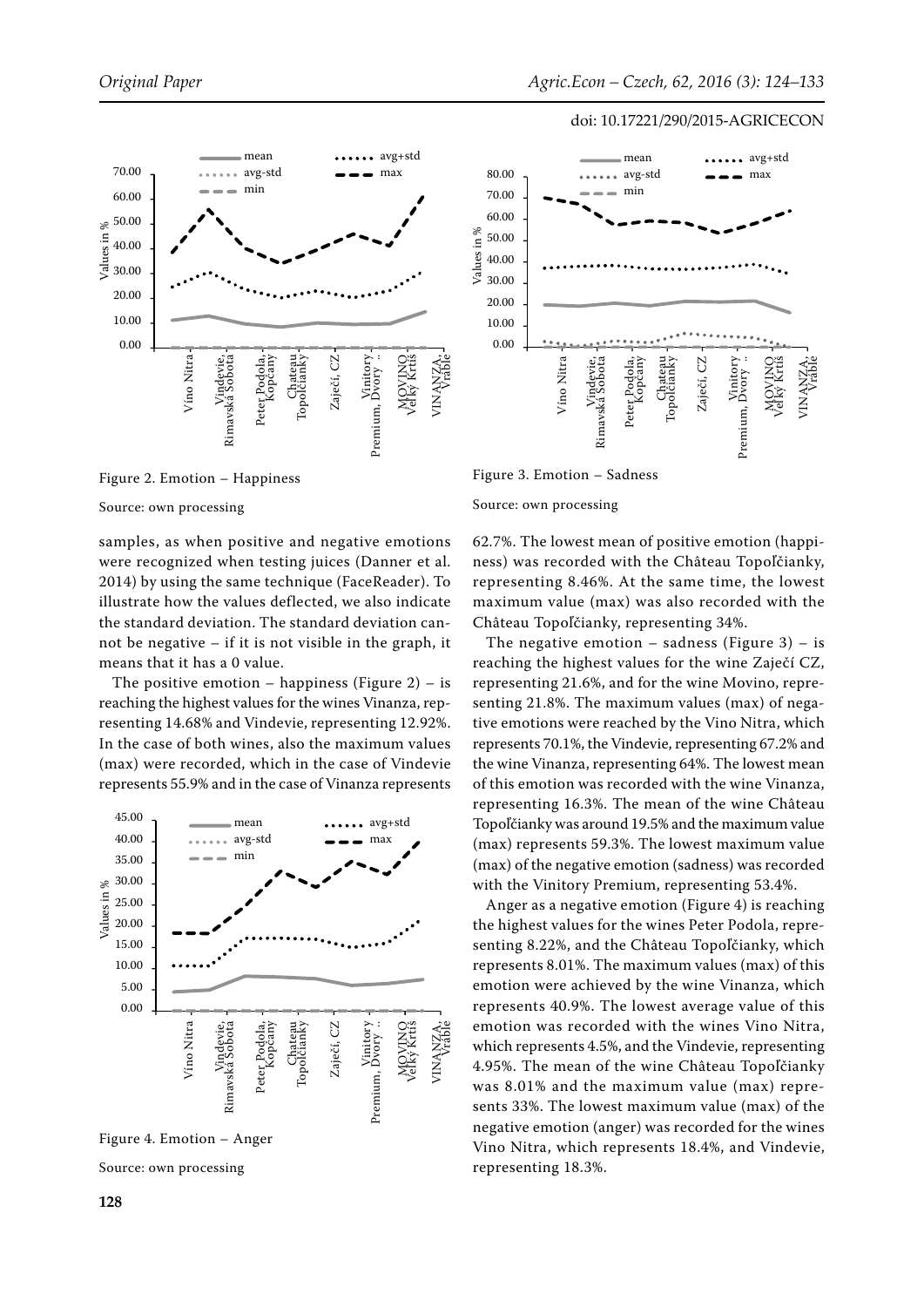

Figure 5. Emotion – Disgust

Source: own processing

The negative emotion – disgust (Figure  $5$ ) – is reaching the highest values for the wine Vinanza, representing 5.85%. The emotion disgust for the wines Vindevie and Peter Podola reached zero average value, so the average line is interrupted. The maximum value (max) of this negative emotion was reached by the Vinanza wine, which represents 62.9%. The mean of the wine Château Topoľčianky was 0.89% and the maximum value (max) represents 14.2%.

The emotion surprise (Figure 6) is reaching the highest values for the wines Movino, representing 3% and Vinanza, representing 3.9%. For the wines Zaječí CZ and Vinitory Premium, we recorded an



Source: own processing

70 mean ...... avg+std 60  $\bullet\bullet$  avg-std  $\bullet\bullet$  max  $=$  min 50 40 30  $20$ I 10  $\Omega$ Chateau<br>Topolcianky Vindevie, Rimavská Sobota Chateau Vinitory Premium, Dvory .. Víno Nitra Vindevie,<br>Rimavská Sobota Topolčianky Zaječí, CZ Vinitory<br>Premium, Dvory MOVINO<br>Veľký Krtíš Víno Nitra VINANZA,<br>Vráble ter Podola<br>Kopčan

Figure 6. Emotion – Surprise

#### Source: own processing

Values in %

Values in %

average value of zero, therefore, the average line of the emotion (surprise) is interrupted. The maximum value (max) was reached by the Movino wine, which represents 61.4%. The mean of the wine Château Topoľčianky reached a relative value of 1.3% and the maximum value (max) represents 5.2%.

Neutral emotions (Figure 7) are reaching the highest value for the wines Vino Nitra, which represents 59.5%, the Vindevie, representing 59%, the Château Topoľčianky, which represents 58.9% and the Vinitory Premium, representing 58, 7%. The maximum values (max) of neutral emotions were reached by the wines Vino Nitra, which represents 87.4%, and Vinanza, representing 89.1%. The mean of the wine Château Topoľčianky was around 58.9% and the maximum value (max) represents 80.8%. In this case, therefore, the unpleasant and neutral emotions prevailed, what is contrary to the research where the pleasant emotions were reported more often than unpleasant (De Smet a Schiffertein 2008).

## **Recognition of emotions in the brain using the EEG**

For illustration, we would like to use an example of recognizing the emotional state of the respondents during testing of the blank samples of white wines, also using the electroencephalograph (EEG). A course of individual emotions is recorded in the graph immediately after tasting the wine samples. In this case, the graph shows the course of an emotion during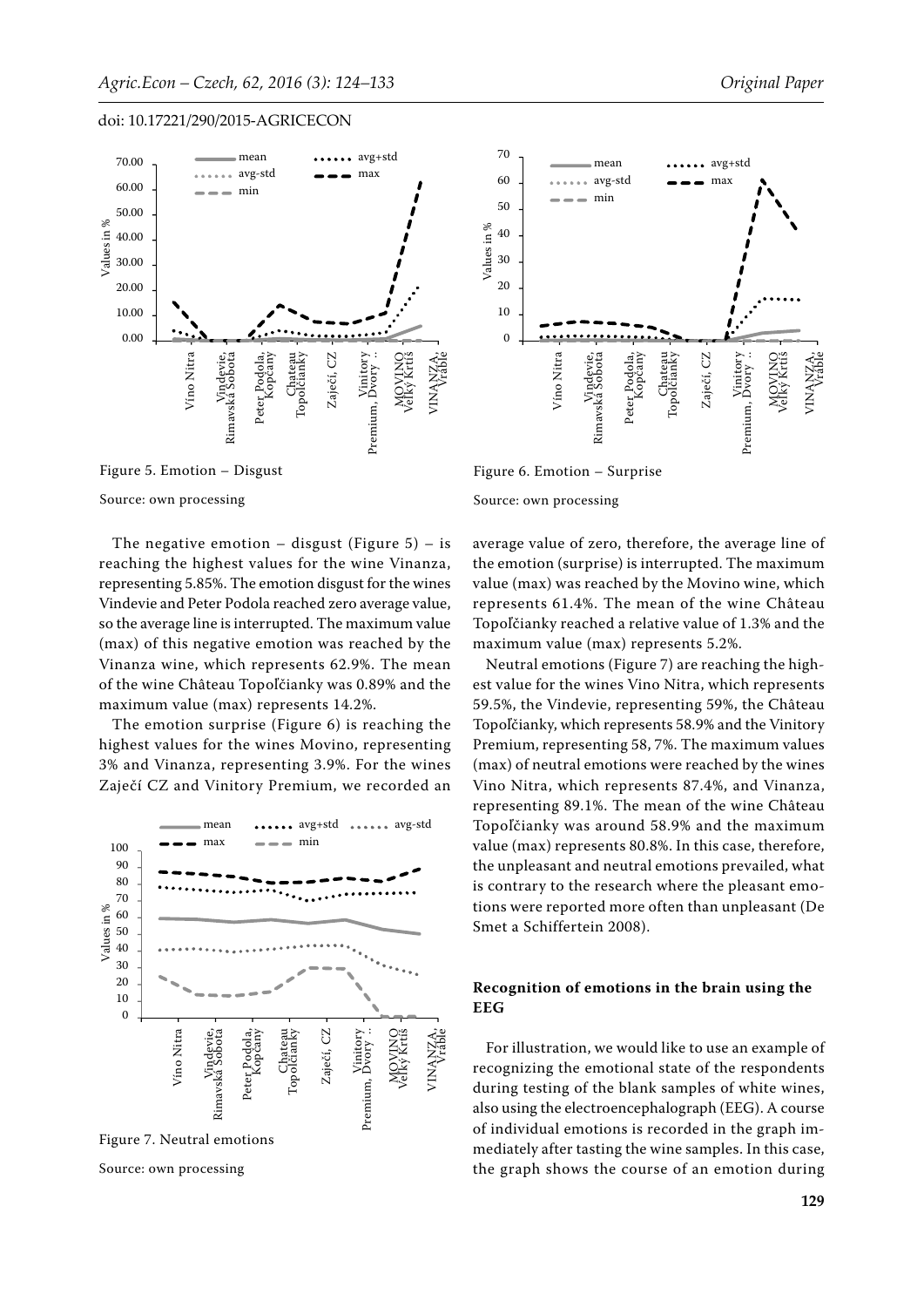

Figure 8. The brain reaction – Man aged 22 years (figure above) vs. Man aged 48 years (figure below) Source: own processing

testing of the wine sample 4 Château Topoľčianky. As an example, the results of two men (younger and older) and two women (younger and older) were used.

From the Figure 8, we can see that the test wine Château Topoľčianky led to a higher emotional engagement, as well as the relaxation (meditation) in the case of a younger male respondent. Frustration was at level 1 throughout the testing, which could be due to the concerns of the respondent from the neuro-testing itself. Also, immediately after the tasting, a decrease of the excitement of the respondent was recorded.

In the case of the older male respondent, we can see that from the moment of drinking the wine there was an increase of the emotional engagement and emotion meditation. The frustration recorded the value below 0.4, which was slowly increasing. Throughout

the period, the excitement had a fluctuating tendency, but immediately after the wine tasting, this emotion increased reaching the value 0.6. We can say that this man was positively impressed by the wine and it would influence his consumption behaviour.

From the Figure 9, we can see that the wine did not cause any emotional engagement, similarly the relaxation (meditation) and the frustration were nearly at the same level throughout the period, even though after the 25<sup>th</sup> second some minor changes occurred. It can be said that the level of the frustration and meditation had a relatively small value, i.e. the wine affects a woman positively and it could influence her purchase behaviour, as we can see that immediately after the tasting, an increase in the excitement was recorded in the case of this younger female respondent.



Figure 9. The brain reaction – Woman aged 33 years (figure above) vs. Woman aged 51 years (figure below) Source: own processing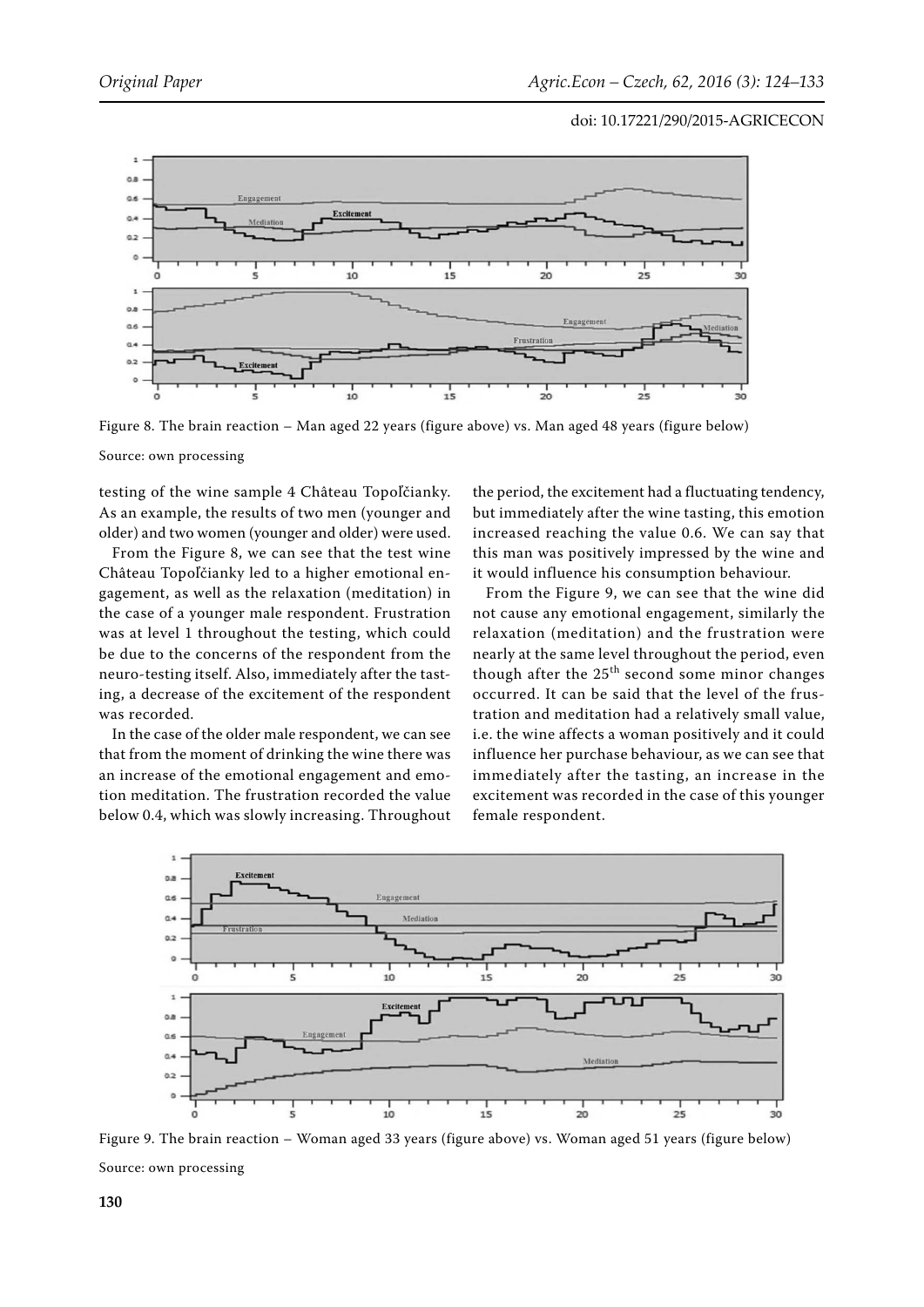We know that the female brain reacts more emotionally, our research confirmed it as we can see in Figure 9 (similar results as in Collignon et al. 2009). With this woman, we noticed that the wine has caused a higher emotional excitement than in the case of men, although the emotional engagement was gradually decreased. The frustration was at the level 1 throughout the testing, which could also be due to the concerns from the neuro-testing. Meditation had an upward trend, leading to a positive change. As we can see, immediately after the tasting, a decrease of the excitement was recorded in the case of the older female respondent.

## **CONCLUSION**

Many articles and publications describe neuromarketing as a key to the understanding of the consumer's brain and as a way through which companies can find a "buy" button in the consumer's brain. The aim of this paper was to determine to what extent neuro-marketing is important to a better understanding of the consumer behaviour and if it is not just a concept highlighted by the desire for sensation by means of publications.

In the first part of the neuro-marketing research, we evaluated the overall impression of the tested blank samples of wine by tasting, because the taste is a crucial sense when making the final judgment about the evaluated wine. We found that among all the samples, the best overall impression was made by the sample B2 Vindevie, but at the same time, it was most differentially evaluated by the respondents. The highest assigned value for the Vindevie wine was 9 and the lowest one 3. During the sensory evaluation of the sample B4 Château Topoľčianky, the respondents rated this wine to a maximum value of 6 and a minimum 1. In contrast, the sample B3 Peter Podola was the most similarly evaluated.

In the second part of the neuro-marketing research, we recognized the micro expressions immediately after tasting each type of the test wines. The emotion happiness was reaching the highest values for the wines Vinanza, representing 14.68% and Vindevie, representing 12.92%. The lowest mean positive emotion happiness was recorded with the wine Château Topoľčianky, representing 8.46%. The Château Topoľčianky wine did not arouse a positive change with the respondents. The emotion sadness was reaching the highest values for the wine Zaječí

CZ, representing 21.6%, and for the wine Movino, representing 21.8%. The mean of the emotion sadness of the wine Château Topoľčianky reached the relative level of 19.5%. The emotion anger was reaching the highest values for the wines Peter Podola, representing 8.22%, and Château Topoľčianky, which represents 8.01%. The micro- emotion disgust was reaching the highest values for the wine Vinanza, representing 5.85%. The mean of the micro expression disgust of the wine Château Topoľčianky was 0.89%. The emotion surprise was reaching the highest values for the wines Movino, representing 3%, and Vinanza, representing 3.9%. The mean of the micro expression surprise of the wine Château Topoľčianky was around 1.3%.

The third part of the neuro-marketing research dealt with the recognition reactions in the brain of a subject based on the emotions. We found that women reacted more emotionally than men. They are also more empathic and responsive, their emotional engagement was increased to the maximum value of 1 immediately after the wine tasting. Therefore, we recommend the companies to focus on a female target group, because this wine can affect their consumer behaviour positively. The proof is the success abroad, in Taiwan, where the target group is women, however, this success on the Taiwanese market is not demonstrated by the research, only by the internal materials of the Château Topoľčianky based on the export data. Therefore, in the future, we suggest demonstrating this achievement by a research and if it proves to be reasonable, we propose to continue with this strategy.

An application of neuro-marketing methods increases the sales effectiveness by activating the shopping trigger in customers. Continuously, we can expect the implementation of the neuro-marketing tools not only in the evaluation of the organoleptic characteristics of wines directly in the production process, but also in the evaluation of marketing and merchandising activities across the food vertical. As a result, effective marketing strategies are created, thereby increasing the business opportunities. Finally, it shortens the sales cycle of the product, increasing sales and profits of enterprises.

In the future, we plan to carry out a similar research but instead blank samples, we plan to use the original packaging, labels and also an indication of the price of the particular wines to reveal the impact of the brand and the price on the final emotional state of respondents. The result will reveal the actual impact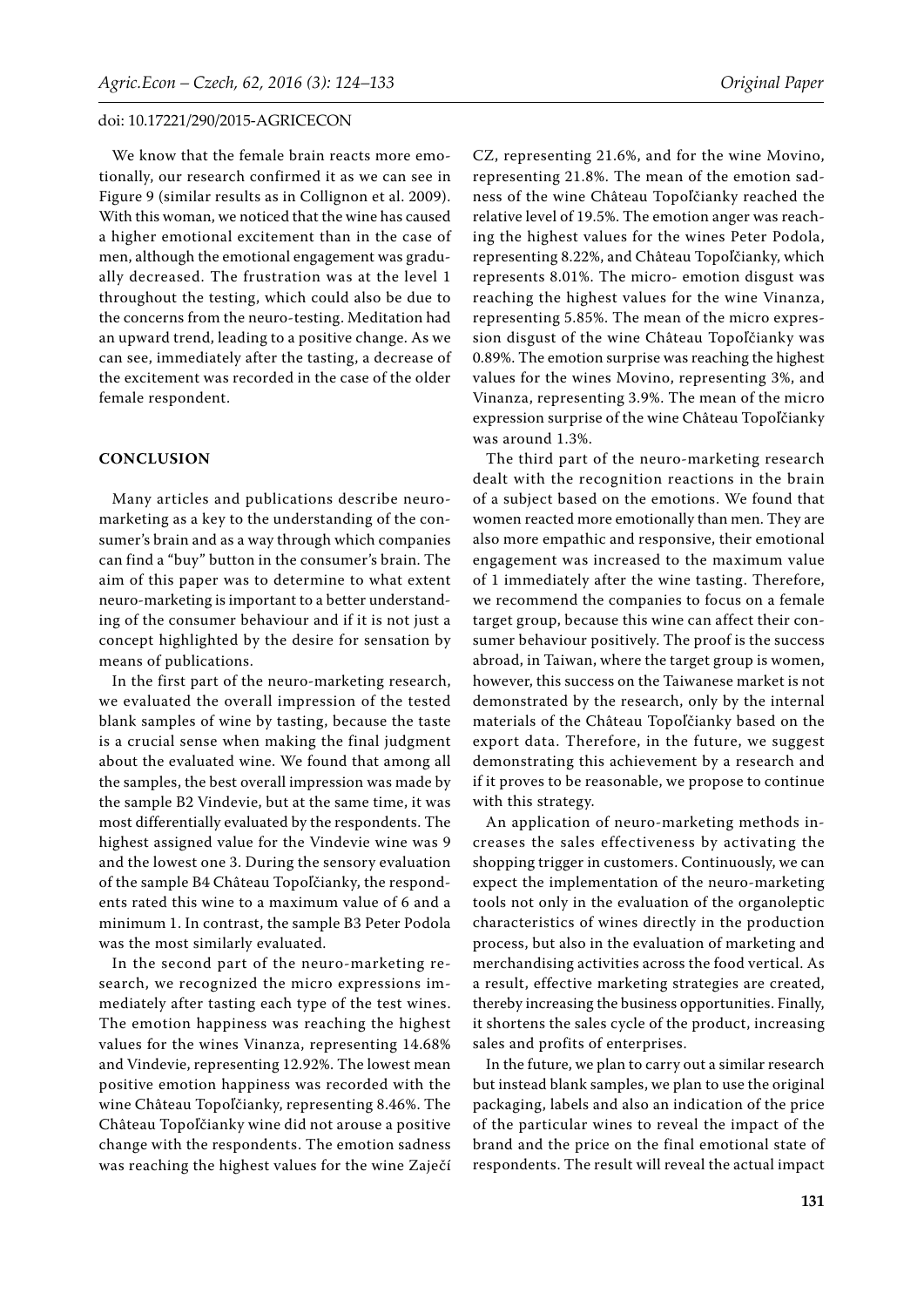on the final preferences of consumers in the wine market.

## **Acknowledgements**

The paper is part of the research project VEGA 1/0874/14 "The use of neuro-marketing in visual food merchandising" conducted at the Department of Marketing and Trade at the Faculty of Economics and Management of the Slovak University of Agriculture in Nitra.

## **REFERENCES**

- Armony J., Dolan R. (2001). Modulation of auditory neural responses by a visual context in human fear conditioning. Neuroreport, 12: 3407–3411.
- Bielik P. et al. (2014): Agribusiness and Commerce. Slovak University of Agriculture, Nitra.
- Bielik P., Hupkova D. (2011): The technical efficiency analysis – case of agricultural basic industry in Slovakia. AGRIS on-line Papers in Economics and Informatics, 3: 312. Available at http://purl.umn.edu/102488 (accessed August 2015).
- Collignon O., Girard S., Gosselin F., Saint-Amour D., Lepore F., Lassonde M. (2010): Women process multisensory emotion expressions more efficiently than men. Neuropsychologia, 48: 220–225.
- Corder G.W., Foreman D.I. (2009): Nonparametric Statistics for Non-Statisticians. John Wiley, Hoboken, New Jersey.
- Danner L., Sidorkina L., Joechl M., Duerrschmid K. (2014): Make a face! Implicit and explicit measurement of facial expressions elicited by orange juices using face reading technology. Food Quality and Preference, 32: 167–172.
- Davidson R. (2004). What does the prefrontal cortex "do" in affect: Perspectives on frontal EEG asymmetry. Biological Psychology, 67: 219–233.
- De Smet P.M.A., Schiffertein H.N.J. (2008): Sources of positive and negative emotions in food experience. Appetite, 50: 290–301.
- Dooley R. (2012): Brainfluence: 100 ways to persuade and convince consumers with neuromarketing. John Wiley, Hoboken, New Jersey.
- Frey P. (2011): Marketingová komunikace: Nové trendy 3.0. Management Press, Praha; ISBN 978-80-7261-237-6.
- Garrido-Morgad Á., González-Benito Ó. (2015): Merchandising at the point of sale: differential effect of end of aisle and islands. BRQ Business Research Quarterly, 18: 57–67.
- Gottfried J., Dolan R. (2003): The nose smells what the eye sees: cross-modal visual facilitation of human olfactory perception. Neuron, 39: 375–386.
- Gottfried J., O'Doherty J., Dolan R. (2003): Encoding predictive reward value in human amygdala and orbitofrontal cortex. Science, 301: 1104–1107.
- Kučerová R. (2014): Factors of the attractiveness of Slovak wine market and their influence on the Czech wine export to Slovakia. Agricultural Economics – Czech, 60: 430–439.
- Laurienti P., Wallace M., Maldjian J., Susi C., Stein B., Burdette J. (2003): Cross-modal sensory processing in the anterior cingulate and medial prefrontal cortices. Human Brain Mapping, 19: 213–223.
- Malär L., Krohmer H., Hoyer W., Nyffenger B. (2011): Emotional brand attachment and brand personality: th e relative importance of the actual and the ideal self. Journal of Marketing, 75: 35–52.
- McClure S., Li J., Tomlin D., Cypert K., Mountage L., Mountage P. (2004): Neural correlates of behavioral preference for culturally familiar drinks. Neuron, 44: 379387.
- Mitchell V.W., Greatorex M. (1988), Consumer risk perception in the UK wine market. European Journal of Marketing, 22: 5–15.
- Nagyová Ľ., Berčík J., Horská E. (2014): The efficiency, energy intensity and visual impact of the accent lighting in the retail grocery stores. Potravinárstvo, 8: 296–305.
- Olsen J., Thach L., Hemphill L. (2012): The impact of environmental protection and hedonistic values on organic wine purchases in the US. International Journal of Wine Business Research, 24: 47–67; doi: 10.1108/17511061211213783.
- Paluchová J., Kleinová K. (2014): New trends in catering: how merchandising and other popular tools can attract customers. In: New Trends in Management in the 21st Century – Cross-Atlantic perspective. Sekcja Wydawnictw Wydziału Zarządzania Politechniki Częstochowskiej, Częstochowa: 373–382.
- Panksepp J. (1998): Affective Neuroscience. The Foundations of Human and Animal Emotions. Oxford University Press, New York.
- Plessis Du E. (2011): Jak zákazník vnímá značku. Nahlédněte s pomocí neurovědy hlav spotřebitelů. (How Customer Perceives Brand.) Computer Press, Brno.
- Raz C., Piper D., Haller R., Nicod H., Dusart A., Giboreau A. (2008): From sensory marketing to sensory design: How to drive formulation using consumers input? Food Quality and Performance, 19: 719–726.
- Rimarčík M. (ed.) (2007): Štatistika pre prax. (Statistics for Practice.) Bratislava.